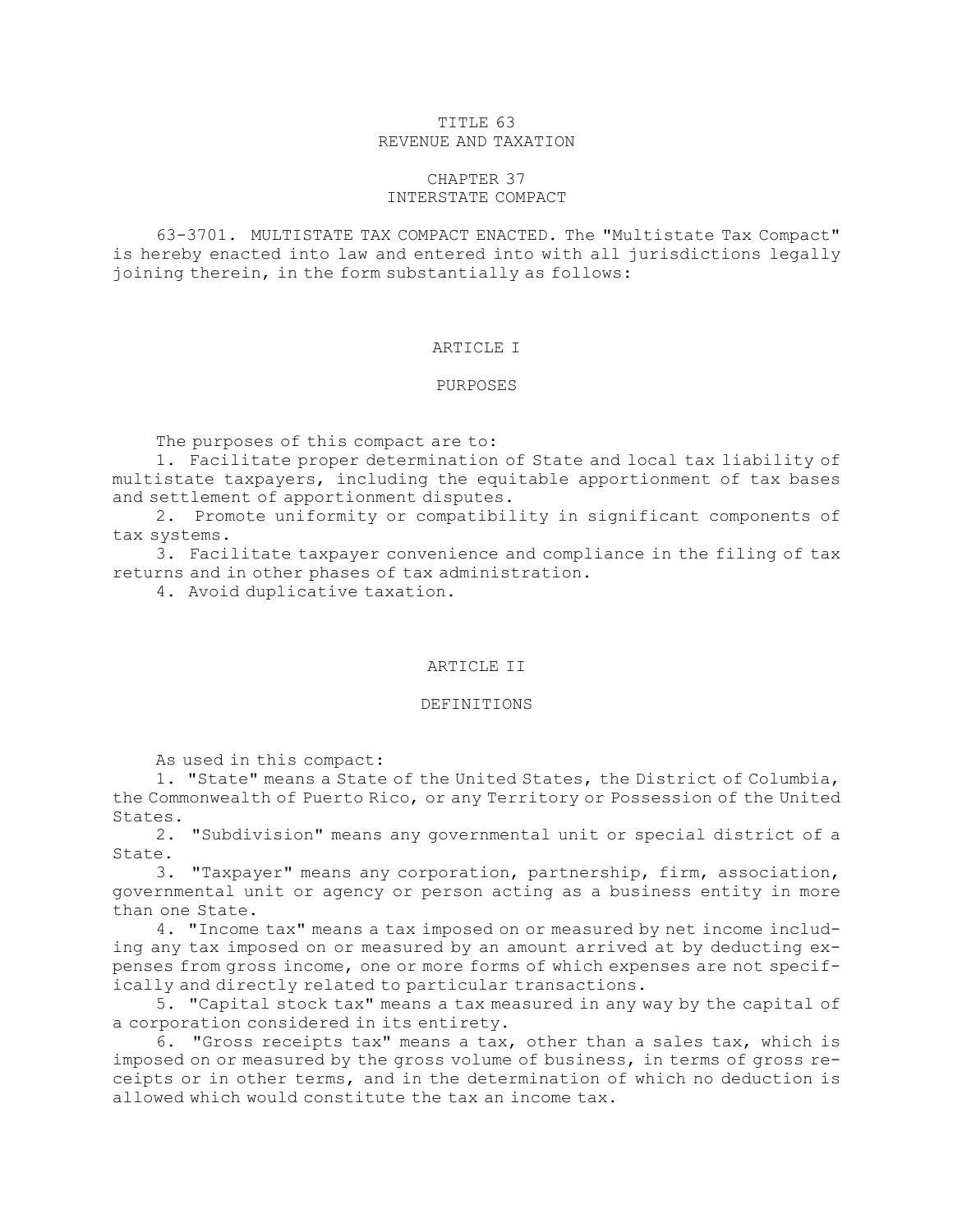7. "Sales tax" means <sup>a</sup> tax imposed with respect to the transfer for <sup>a</sup> consideration of ownership, possession or custody of tangible personal property or the rendering of services measured by the price of the tangible personal property transferred or services rendered and which is required by State or local law to be separately stated from the sales price by the seller, or which is customarily separately stated from the sales price, but does not include <sup>a</sup> tax imposed exclusively on the sale of <sup>a</sup> specifically identified commodity or article or class of commodities or articles.

8. "Use tax" means <sup>a</sup> nonrecurring tax, other than <sup>a</sup> sales tax, which (a) is imposed on or with respect to the exercise or enjoyment of any right or power over tangible personal property incident to the ownership, possession or custody of that property or the leasing of that property from another including any consumption, keeping, retention, or other use of tangible personal property and (b) is complementary to <sup>a</sup> sales tax.

9. "Tax" means an income tax, capital stock tax, gross receipts tax, sales tax, use tax, and any other tax which has a multistate impact, except that the provisions of Articles III, IV and <sup>V</sup> of this compact shall apply only to the taxes specifically designated therein and the provisions of Article IX of this compact shall apply only in respect to determinations pursuant to Article IV.

## ARTICLE III

### ELEMENTS OF INCOME TAX LAWS

## Taxpayer Option, State and Local Taxes

1. Any taxpayer subject to an income tax whose income is subject to apportionment and allocation for tax purposes pursuant to the laws of <sup>a</sup> party State or pursuant to the laws of subdivisions in two or more party States may elect to apportion and allocate his income in the manner provided by the laws of such State or by the laws of such States and subdivisions without reference to this compact, or may elect to apportion and allocate in accordance with Article IV. This election for any tax year may be made in all party States or subdivisions thereof or in any one or more of the party States or subdivisions thereof without reference to the election made in the others. For the purposes of this paragraph, taxes imposed by subdivisions shall be considered separately from State taxes and the apportionment and allocation also may be applied to the entire tax base. In no instance wherein Article IV is employed for all subdivisions of <sup>a</sup> State may the sum of all apportionments and allocations to subdivisions within <sup>a</sup> State be greater than the apportionment and allocation that would be assignable to that State if the apportionment or allocation were being made with respect to <sup>a</sup> State income tax.

Taxpayer Option, Short Form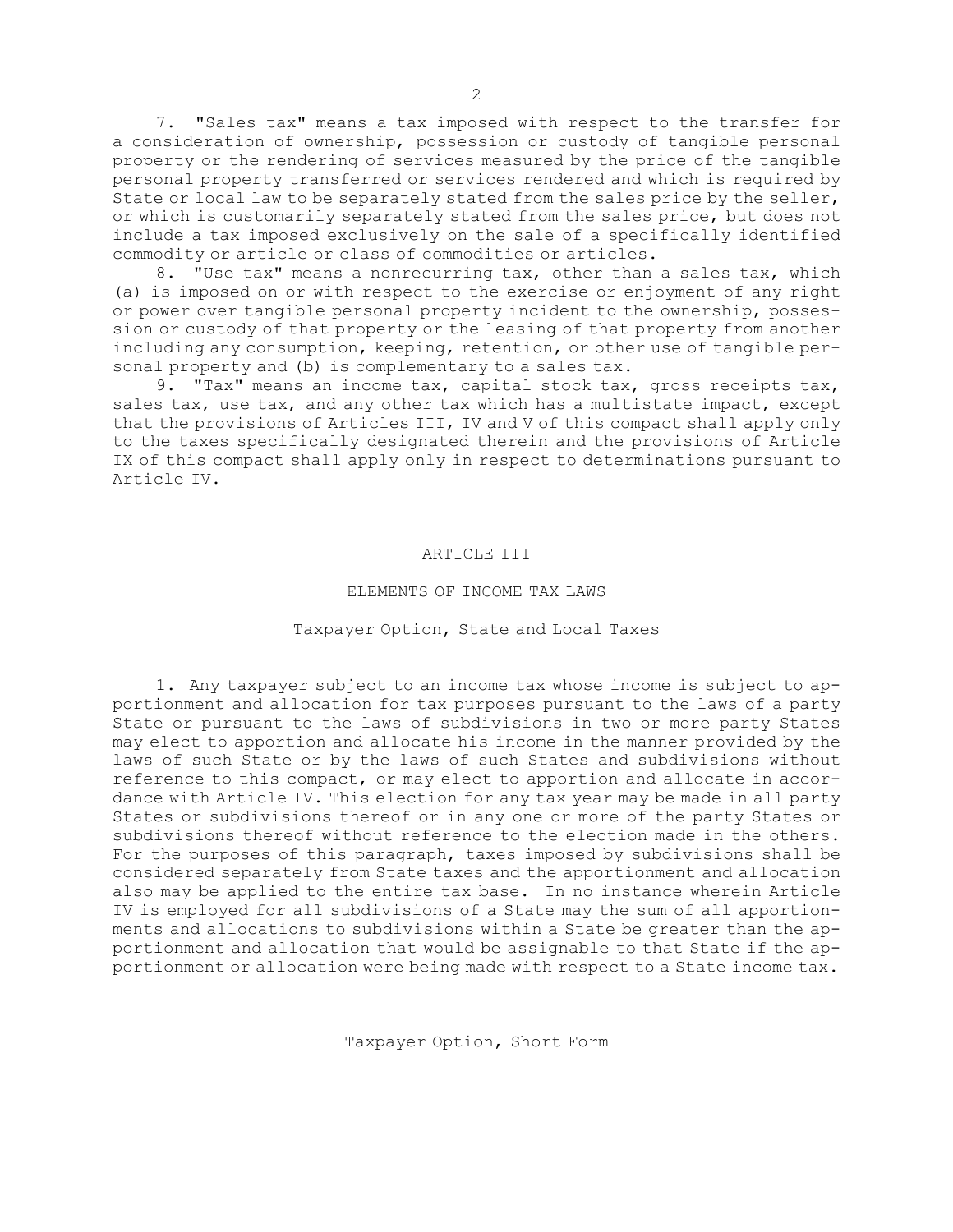2. Each party State or any subdivision thereof which imposes an income tax shall provide by law that any taxpayer required to file <sup>a</sup> return, whose only activities within the taxing jurisdiction consist of sales and do not include owning or renting real estate or tangible personal property, and whose dollar volume of gross sales made during the tax year within the State or subdivision, as the case may be, is not in excess of \$100,000 may elect to report and pay any tax due on the basis of <sup>a</sup> percentage of such volume, and shall adopt rates which shall produce <sup>a</sup> tax which reasonably approximates the tax otherwise due. The Multistate Tax Commission, not more than once in five years, may adjust the \$100,000 figure in order to reflect such changes as may occur in the real value of the dollar, and such adjusted figure, upon adoption by the Commission, shall replace the \$100,000 figure specifically provided herein. Each party State and subdivision thereof may make the same election available to taxpayers additional to those specified in this paragraph.

# Coverage

3. Nothing in this Article relates to the reporting or payment of any tax other than an income tax.

#### ARTICLE IV

#### DIVISION OF INCOME

1. As used in this Article, unless the context otherwise requires:

(a) "Business income" means income arising from transactions and activity in the regular course of the taxpayer's trade or business and includes income from tangible and intangible property if the acquisition, management, and disposition of the property constitute integral parts of the taxpayer's regular trade or business operations.

(b) "Commercial domicile" means the principal place from which the trade or business of the taxpayer is directed or managed.

(c) "Compensation" means wages, salaries, commissions and any other form of remuneration paid to employees for personal services.

(d) "Financial organization" means any bank, trust company, savings bank, industrial bank, land bank, safe deposit company, private banker, savings and loan association, credit union, cooperative bank, small loan company, sales finance company, investment company, or any type of insurance company.

(e) "Nonbusiness income" means all income other than business income.

(f) "Public utility" means any business entity (1) which owns or operates any plant, equipment, property, franchise, or license for the transmission of communications, transportation of goods or persons, except by pipe line, or the production, transmission, sale, delivery, or furnishing of electricity, water or steam; and (2) whose rates of charges for goods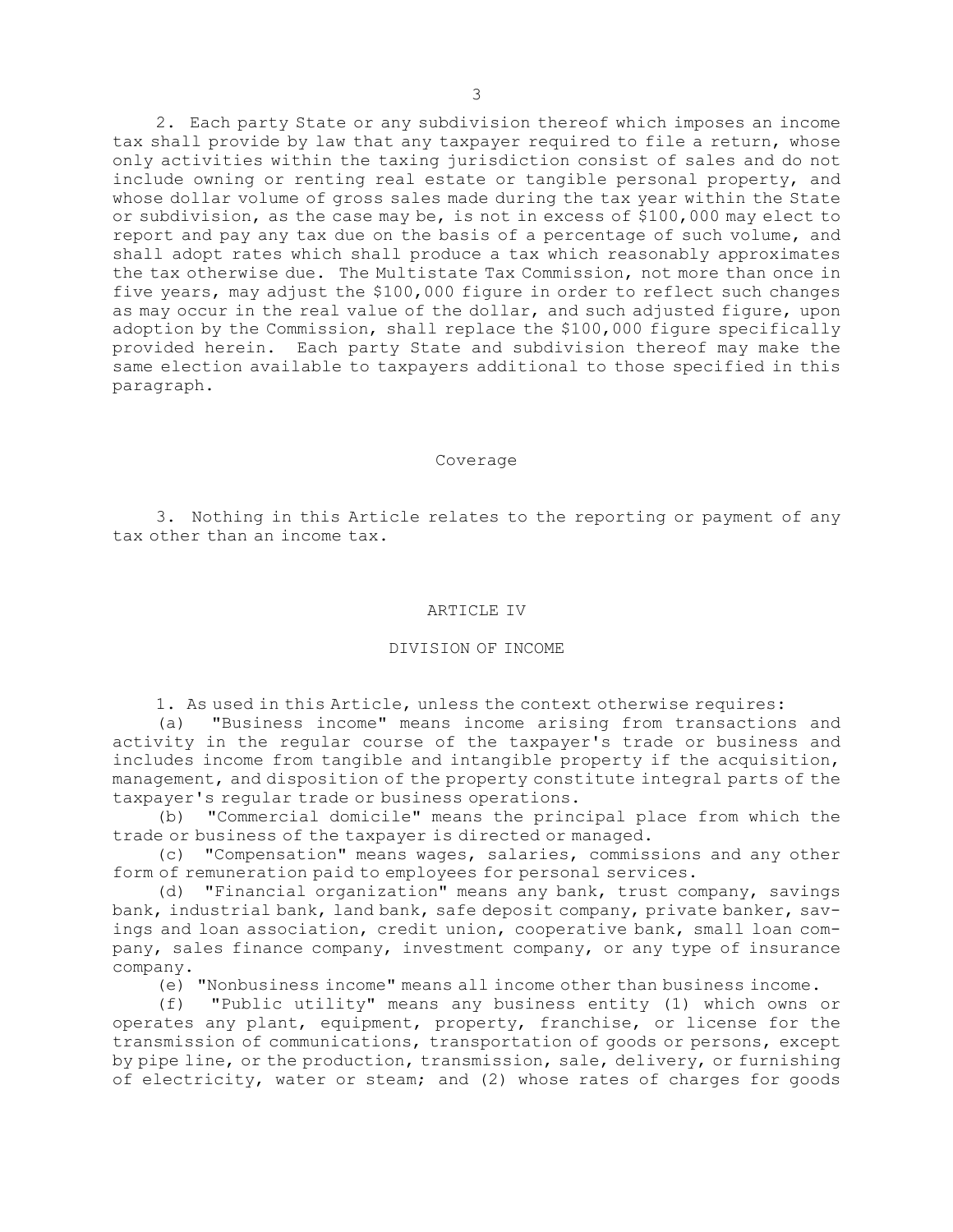or services have been established or approved by <sup>a</sup> Federal, State or local government or governmental agency.

(g) "Sales" means all gross receipts of the taxpayer not allocated under paragraphs of this Article.

(h) "State" means any State of the United States, the District of Columbia, the Commonwealth of Puerto Rico, any Territory or Possession of the United States, and any foreign country or political subdivision thereof.

(i) "This State" means the State in which the relevant tax return is filed or, in the case of application of this Article to the apportionment and allocation of income for local tax purposes, the subdivision or local taxing district in which the relevant tax return is filed.

2. Any taxpayer having income from business activity which is taxable both within and without this State, other than activity as <sup>a</sup> financial organization or public utility or the rendering of purely personal services by an individual, shall allocate and apportion his net income as provided in this Article. If <sup>a</sup> taxpayer has income from business activity as <sup>a</sup> public utility but derives the greater percentage of his income from activities subject to this Article, the taxpayer may elect to allocate and apportion his entire net income as provided in this Article.

3. For purposes of allocation and apportionment of income under this Article, <sup>a</sup> taxpayer is taxable in another State if (1) in that State he is subject to <sup>a</sup> net income tax, <sup>a</sup> franchise tax measured by net income, <sup>a</sup> franchise tax for the privilege of doing business, or <sup>a</sup> corporate stock tax, or (2) that State has jurisdiction to subject the taxpayer to <sup>a</sup> net income tax regardless of whether, in fact, the State does or does not.

4. Rents and royalties from real or tangible personal property, capital gains, interest, dividends or patent or copyright royalties, to the extent that they constitute nonbusiness income, shall be allocated as provided in paragraphs 5 through 8 of this Article.

5. (a) Net rents and royalties from real property located in this State are allocable to this State.

(b) Net rents and royalties from tangible personal property are allocable to this State: (1) if and to the extent that the property is utilized in this State, or (2) in their entirety if the taxpayer's commercial domicile is in this State and the taxpayer is not organized under the laws of or taxable in the State in which the property is utilized.

(c) The extent of utilization of tangible personal property in <sup>a</sup> State is determined by multiplying the rents and royalties by <sup>a</sup> fraction, the numerator of which is the number of days of physical location of the property in the State during the rental or royalty period in the taxable year and the denominator of which is the number of days of physical location of the property everywhere during all rental or royalty periods in the taxable year. If the physical location of the property during the rental or royalty period is unknown or unascertainable by the taxpayer, tangible personal property is utilized in the State in which the property was located at the time the rental or royalty payer obtained possession.

6. (a) Capital gains and losses from sales of real property located in this State are allocable to this State.

(b) Capital gains and losses from sales of tangible personal property are allocable to this State if (1) the property had <sup>a</sup> situs in this State at the time of the sale, or (2) the taxpayer's commercial domicile is in this State and the taxpayer is not taxable in the State in which the property had <sup>a</sup> situs.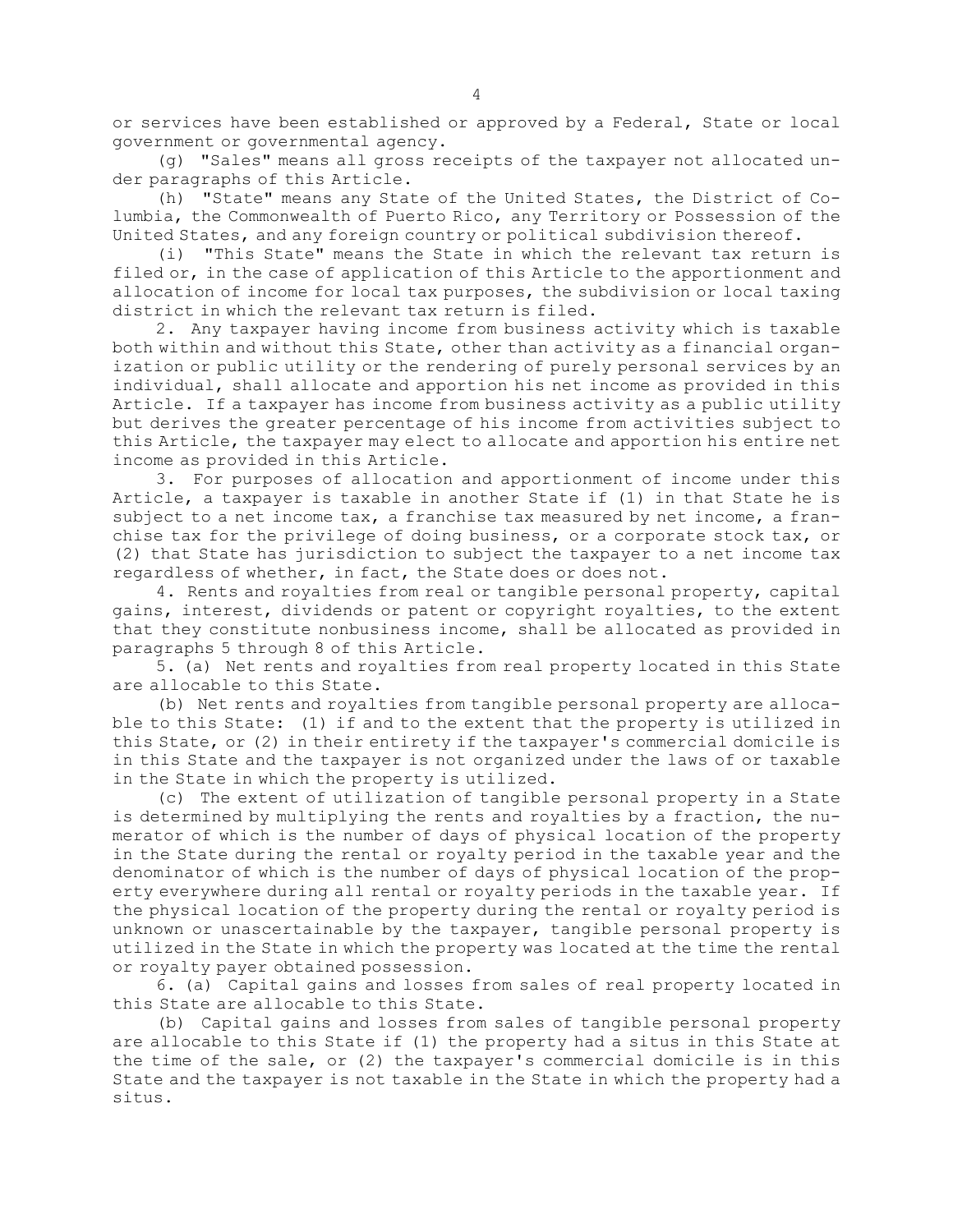(c) Capital gains and losses from sales of intangible personal property are allocable to this State if the taxpayer's commercial domicile is in this State.

7. Interest and dividends are allocable to this State if the taxpayer's commercial domicile is in this State.

8. (a) Patent and copyright royalties are allocable to this State: (1) if and to the extent that the patent or copyright is utilized by the payer in this State, or (2) if and to the extent that the patent copyright is utilized by the payer in <sup>a</sup> State in which the taxpayer is not taxable and the taxpayer's commercial domicile is in this State.

(b) <sup>A</sup> patent is utilized in <sup>a</sup> State to the extent that it is employed in production, fabrication, manufacturing, or other processing in the State or to the extent that <sup>a</sup> patented product is produced in the State. If the basis of receipts from patent royalties does not permit allocation to States or if the accounting procedures do not reflect States of utilization, the patent is utilized in the State in which the taxpayer's commercial domicile is located.

(c) <sup>A</sup> copyright is utilized in <sup>a</sup> State to the extent that printing or other publication originates in the State. If the basis of receipts from copyright royalties does not permit allocation to States or if the accounting procedures do not reflect States of utilization, the copyright is utilized in the State in which the taxpayer's commercial domicile is located.

9. All business income shall be apportioned to this State by multiplying the income by <sup>a</sup> fraction, the numerator of which is the property factor plus the payroll factor plus the sales factor, and the denominator of which is three.

10. The property factor is <sup>a</sup> fraction, the numerator of which is the average value of the taxpayer's real and tangible personal property owned or rented and used in this State during the tax period and the denominator of which is the average value of all the taxpayer's real and tangible personal property owned or rented and used during the tax period.

11. Property owned by the taxpayer is valued at its original cost. Property rented by the taxpayer is valued at eight times the net annual rental rate. Net annual rental rate is the annual rental rate paid by the taxpayer less any annual rental rate received by the taxpayer from subrentals.

12. The average value of property shall be determined by averaging the values at the beginning and ending of the tax period but the tax administrator may require the averaging of monthly values during the tax period if reasonably required to reflect properly the average value of the taxpayer's property.

13. The payroll factor is <sup>a</sup> fraction, the numerator of which is the total amount paid in this State during the tax period by the taxpayer for compensation and the denominator of which is the total compensation paid everywhere during the tax period.

14. Compensation is paid in this State if:

(a) the individual's service is performed entirely within the State;

(b) the individual's service is performed both within and without the State, but the service performed without the State, is incidental to the individual's service within the State; or

(c) some of the service is performed in the State and (1) the base of operations or, if there is no base of operations, the place from which the service is directed or controlled is in the State, or (2) the base of operations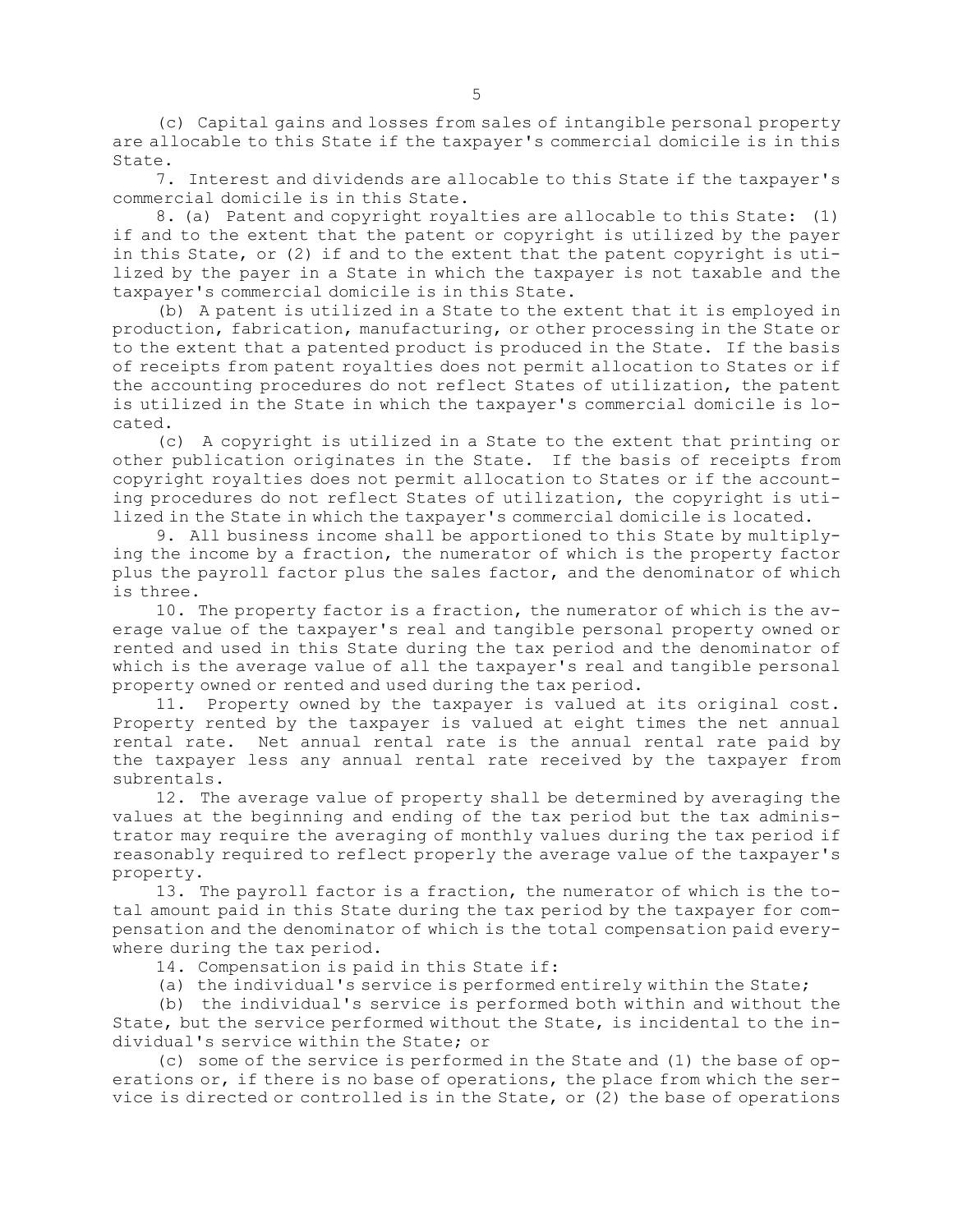or the place from which the service is directed or controlled is not in any State in which some part of the service is performed, but the individual's residence is in this State.

15. The sales factor is <sup>a</sup> fraction, the numerator of which is the total sales of the taxpayer in this State during the tax period, and the denominator of which is the total sales of the taxpayer everywhere during the tax period.

16. Sales of tangible personal property are in this State if:

(a) the property is delivered or shipped to <sup>a</sup> purchaser, other than the United States Government, within this State regardless of the f.o.b. point or other conditions of the sale; or

(b) the property is shipped from an office, store, warehouse, factory, or other place of storage in this State and (1) the purchaser is the United States Government or (2) the taxpayer is not taxable in the State of the purchaser.

17. Sales, other than sales of tangible personal property, are in this State if:

(a) the income-producing activity is performed in this State; or

(b) the income-producing activity is performed both in and outside this State and <sup>a</sup> greater proportion of the income-producing activity is performed in this State than in any other State, based on costs of performance.

18. If the allocation and apportionment provisions of this Article do not fairly represent the extent of the taxpayer's business activity in this State, the taxpayer may petition for or the tax administrator may require, in respect to all or any part of the taxpayer's business activity, if reasonable:

(a) separate accounting;

(b) the exclusion of any one or more of the factors;

(c) the inclusion of one or more additional factors which will fairly represent the taxpayer's business activity in this State; or

(d) the employment of any other method to effectuate an equitable allocation and apportionment of the taxpayer's income.

# ARTICLE V

# ELEMENTS OF SALES AND USE TAX LAW

### Tax Credit

1. Each purchaser liable for <sup>a</sup> use tax on tangible personal property shall be entitled to full credit for the combined amount or amounts of legally imposed sales or use taxes paid by him with respect to the same property to another State and any subdivision thereof. The credit shall be applied first against the amount of any use tax due the State, and any unused portion of the credit shall then be applied against the amount of any use tax due <sup>a</sup> subdivision.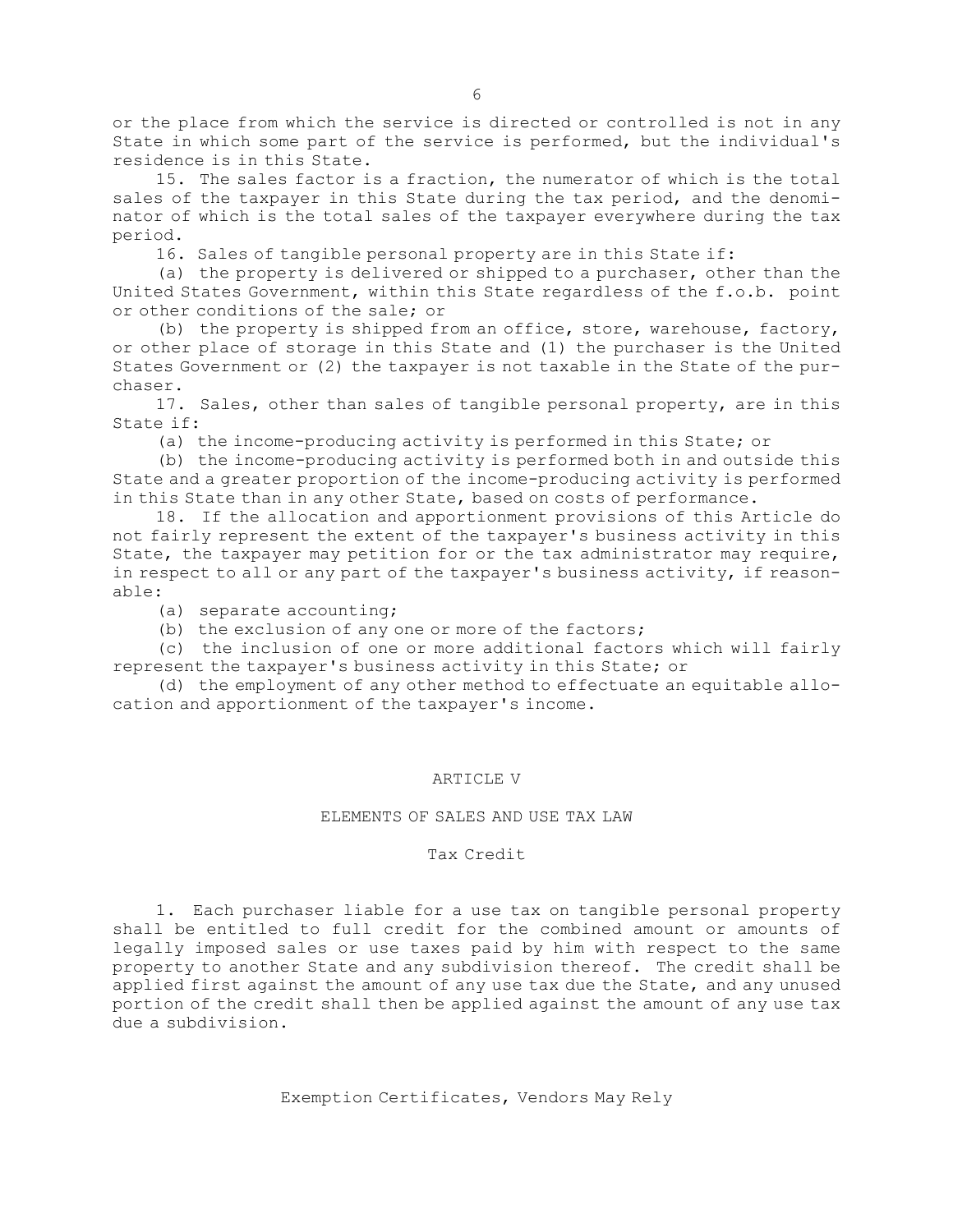2. Whenever <sup>a</sup> vendor receives and accepts in good faith from <sup>a</sup> purchaser <sup>a</sup> resale or other exemption certificate or other written evidence of exemption authorized by the appropriate State or subdivision taxing authority, the vendor shall be relieved of liability for <sup>a</sup> sales or use tax with respect to the transaction.

## ARTICLE VI

# THE COMMISSION

### Organization and Management

1. (a) The Multistate Tax Commission is hereby established. It shall be composed of one "member" from each party State who shall be the head of the State agency charged with the administration of the types of taxes to which this compact applies. If there is more than one such agency the State shall provide by law for the selection of the Commission member from the heads of the relevant agencies. State law may provide that <sup>a</sup> member of the Commission be represented by an alternate but only if there is on file with the Commission written notification of the designation and identity of the alternate. The Attorney General of each party State or his designee, or other counsel if the laws of the party State specifically provide, shall be entitled to attend the meetings of the Commission, but shall not vote. Such Attorneys General, designees, or other counsel shall receive all notices of meetings required under paragraph 1(e) of this Article.

(b) Each party State shall provide by law for the selection of representatives from its subdivisions affected by this compact to consult with the Commission member from this State.

(c) Each member shall be entitled to one vote. The Commission shall not act unless <sup>a</sup> majority of the members are present, and no action shall be binding unless approved by <sup>a</sup> majority of the total number of members.

(d) The Commission shall adopt an official seal to be used as it may provide.

(e) The Commission shall hold an annual meeting and such other regular meetings as its bylaws may provide and such special meetings as its Executive Committee may determine. The Commission bylaws shall specify the dates of the annual and any other regular meetings, and shall provide for the giving of notice of annual, regular and special meetings. Notices of special meetings shall include the reasons therefor and an agenda of the items to be considered.

(f) The Commission shall elect annually, from among its members, <sup>a</sup> Chairman, <sup>a</sup> Vice Chairman and <sup>a</sup> Treasurer. The Commission shall appoint an Executive Director who shall serve at its pleasure, and it shall fix his duties and compensation. The Executive Director shall be Secretary of the Commission. The Commission shall make provision for the bonding of such of its officers and employees as it may deem appropriate.

(g) Irrespective of the civil service, personnel or other merit system laws of any party State, the Executive Director shall appoint or discharge such personnel as may be necessary for the performance of the functions of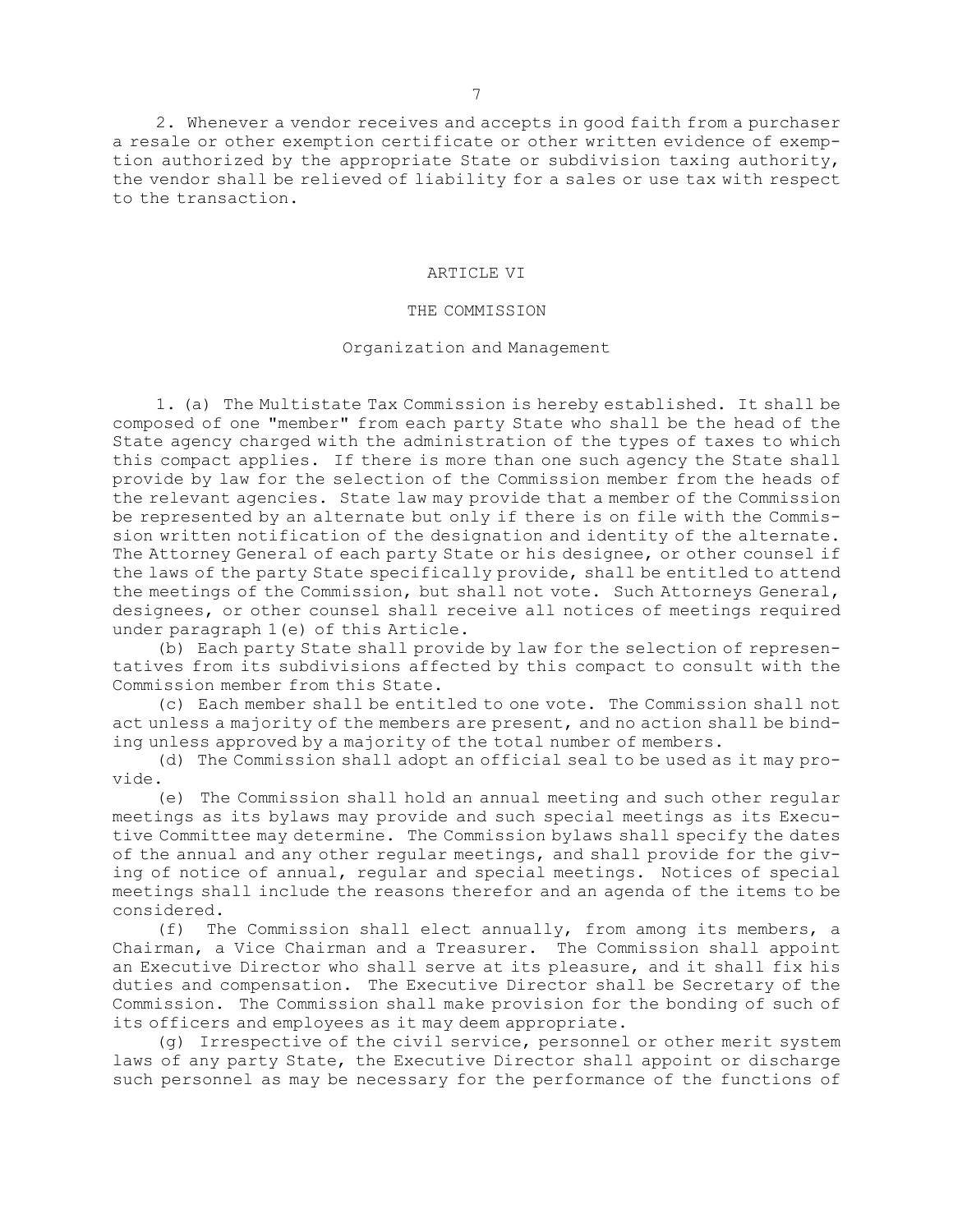the Commission and shall fix their duties and compensation. The Commission bylaws shall provide for personnel policies and programs.

(h) The Commission may borrow, accept or contract for the services of personnel from any State, the United States, or any other governmental entity.

(i) The Commission may accept for any of its purposes and functions any and all donations and grants of money, equipment, supplies, materials and services, conditional or otherwise, from any governmental entity, and may utilize and dispose of the same.

(j) The Commission may establish one or more offices for the transaction of its business.

(k) The Commission shall adopt bylaws for the conduct of its business. The Commission shall publish its bylaws in convenient form, and shall file <sup>a</sup> copy of the bylaws and any amendments thereto with the appropriate agency or officer in each of the party States.

(l) The Commission annually shall make to the Governor and legislature of each party State <sup>a</sup> report covering its activities for the preceding year. Any donation or grant accepted by the Commission or services borrowed shall be reported in the annual report of the Commission, and shall include the nature, amount and conditions, if any, of the donation, gift, grant or services borrowed and the identity of the donor or lender. The Commission may make additional reports as it may deem desirable.

#### Committees

2. (a) To assist in the conduct of its business when the full Commission is not meeting, the Commission shall have an Executive Committee of seven members, including the Chairman, Vice Chairman, Treasurer and four other members elected annually by the Commission. The Executive Committee, subject to the provisions of this compact and consistent with the policies of the Commission, shall function as provided in the bylaws of the Commission.

(b) The Commission may establish advisory and technical committees, membership on which may include private persons and public officials, in furthering any of its activities. Such committees may consider any matter of concern to the Commission, including problems of special interest to any party State and problems dealing with particular types of taxes.

(c) The Commission may establish such additional committees as its bylaws may provide.

### Powers

3. In addition to powers conferred elsewhere in this compact, the Commission shall have power to:

(a) Study State and local tax systems and particular types of State and local taxes.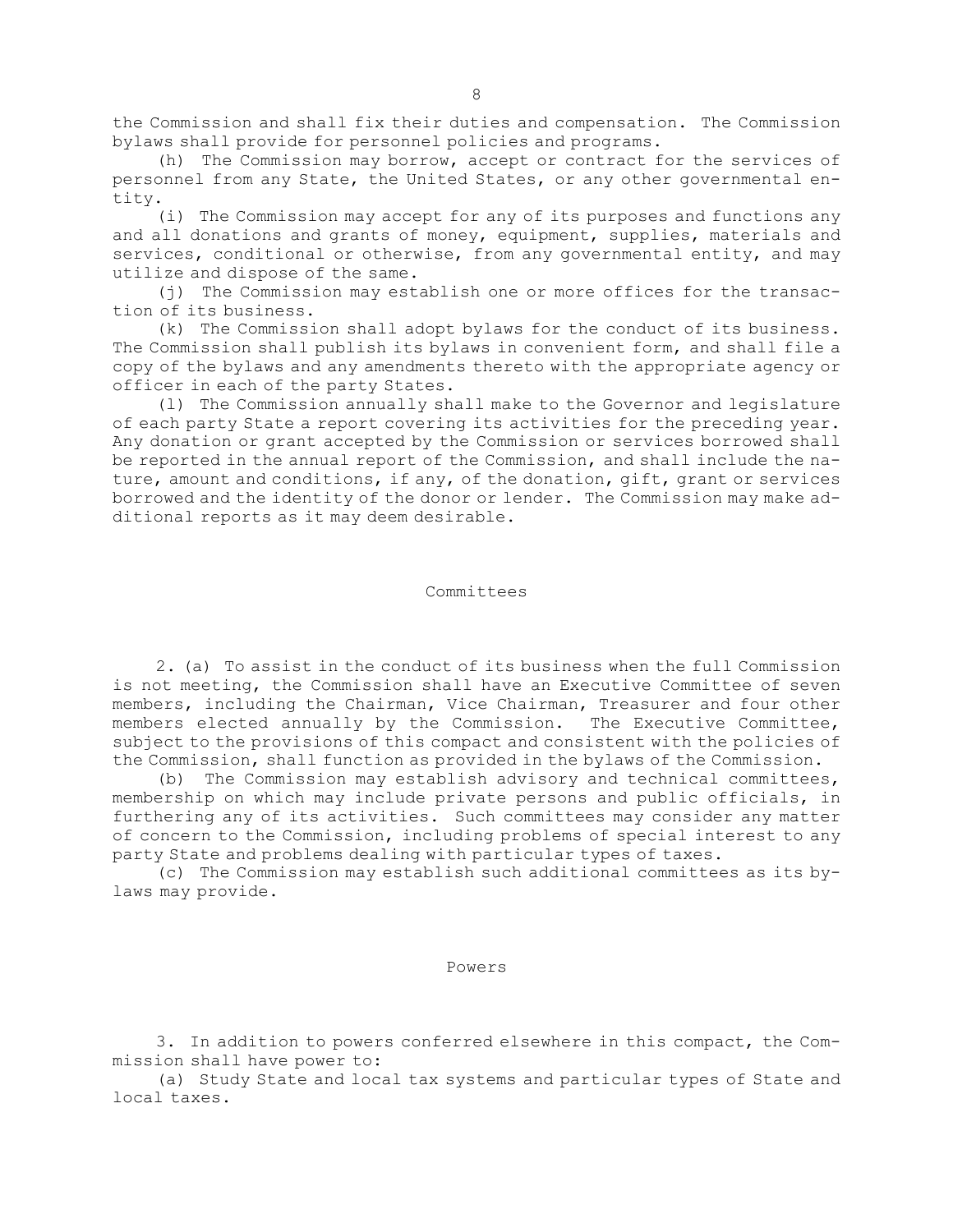(b) Develop and recommend proposals for an increase in uniformity or compatibility of State and local tax laws with <sup>a</sup> view toward encouraging the simplification and improvement of State and local tax law and administration.

(c) Compile and publish information as in its judgment would assist the party States in implementation of the campact [compact] and taxpayers in complying with State and local tax laws.

(d) Do all things necessary and incidental to the administration of its functions pursuant to this compact.

### Finance

4. (a) The Commission shall submit to the Governor or designated officer or officers of each party State <sup>a</sup> budget of its estimated expenditures for such period as may be required by the laws of that State for presentation to the legislature thereof.

(b) Each of the Commission's budgets of estimated expenditures shall contain specific recommendations of the amounts to be appropriated by each of the party States. The total amount of appropriations requested under any such budget shall be apportioned among the party States as follows: one-tenth in equal shares; and the remainder in proportion to the amount of revenue collected by each party State and its subdivisions from income taxes, capital stock taxes, gross receipts taxes, sales and use taxes. In determining such amounts, the Commission shall employ such available public sources of information as, in its judgment, present the most equitable and accurate comparisons among the party States. Each of the Commission's budgets of estimated expenditures and requests for appropriations shall indicate the sources used in obtaining information employed in applying the formula contained in this paragraph.

(c) The Commission shall not pledge the credit of any party State. The Commission may meet any of its obligations in whole or in part with funds available to it under paragraph (1)(i) of this Article: provided that the Commission takes specific action setting aside such funds prior to incurring any obligation to be met in whole or in part in such manner. Except where the Commission makes use of funds available to it under paragraph 1(i), the Commission shall not incur any obligation prior to the allotment of funds by the party States adequate to meet the same.

(d) The Commission shall keep accurate accounts of all receipts and disbursements. The receipts and disbursements of the Commission shall be subject to the audit and accounting procedures established under its bylaws. All receipts and disbursements of funds handled by the Commission shall be audited yearly by <sup>a</sup> certified or licensed public accountant and the report of the audit shall be included in and become part of the annual report of the Commission.

(e) The accounts of the Commission shall be open at any reasonable time for inspection by duly constituted officers of the party States and by any persons authorized by the Commission.

(f) Nothing contained in this Article shall be construed to prevent Commission compliance with laws relating to audit or inspection of accounts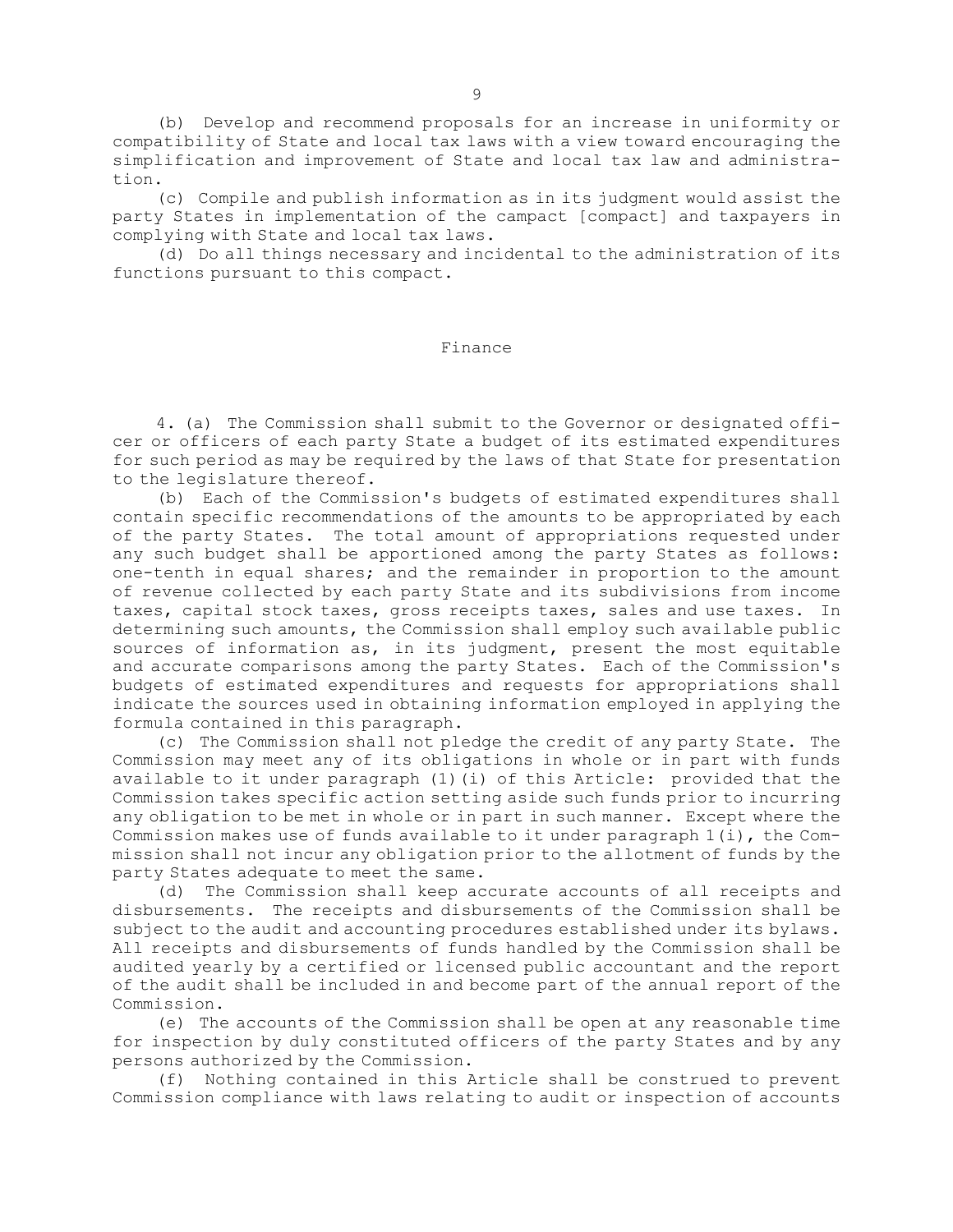by or on behalf of any government contributing to the support of the Commission.

### ARTICLE VII

### UNIFORM REGULATIONS AND FORMS

1. Whenever any two or more party States, or subdivisions of party States, have uniform or similar provisions of law relating to an income tax, capital stock tax, gross receipts tax, sales or use tax, the Commission may adopt uniform regulations for any phase of the administration of such law, including assertion of jurisdiction to tax, or prescribing uniform tax forms. The Commission may also act with respect to the provisions of Article IV of this compact.

2. Prior to the adoption of any regulation, the Commission shall:

(a) As provided in its bylaws, hold at least one public hearing on due notice to all affected party States and subdivisions thereof and to all taxpayers and other persons who have made timely request of the Commission for advance notice of its regulation-making proceedings.

(b) Afford all affected party States and subdivisions and interested persons an opportunity to submit relevant written data and views, which shall be considered fully by the Commission.

3. The Commission shall submit any regulations adopted by it to the appropriate officials of all party States and subdivisions to which they might apply. Each such State and subdivision shall consider any such regulation for adoption in accordance with its own laws and procedures.

## ARTICLE VIII

## INTERSTATE AUDITS

1. This Article shall be in force only in those party States that specifically provide therefor by statute.

2. Any party State or subdivision thereof desiring to make or participate in an audit of any accounts, books, papers, records or other documents may request the Commission to perform the audit on its behalf. In responding to the request, the Commission shall have access to and may examine, at any reasonable time, such accounts, books, papers, records, and other documents and any relevant property or stock of merchandise. The Commission may enter into agreements with party States or their subdivisions for assistance in performance of the audit. The Commission shall make charges, to be paid by the State or local government or governments for which it performs the service, for any audits performed by it in order to reimburse itself for the actual costs incurred in making the audit.

3. The Commission may require the attendance of any person within the State where it is conducting an audit or part thereof at <sup>a</sup> time and place fixed by it within such State for the purpose of giving testimony with re-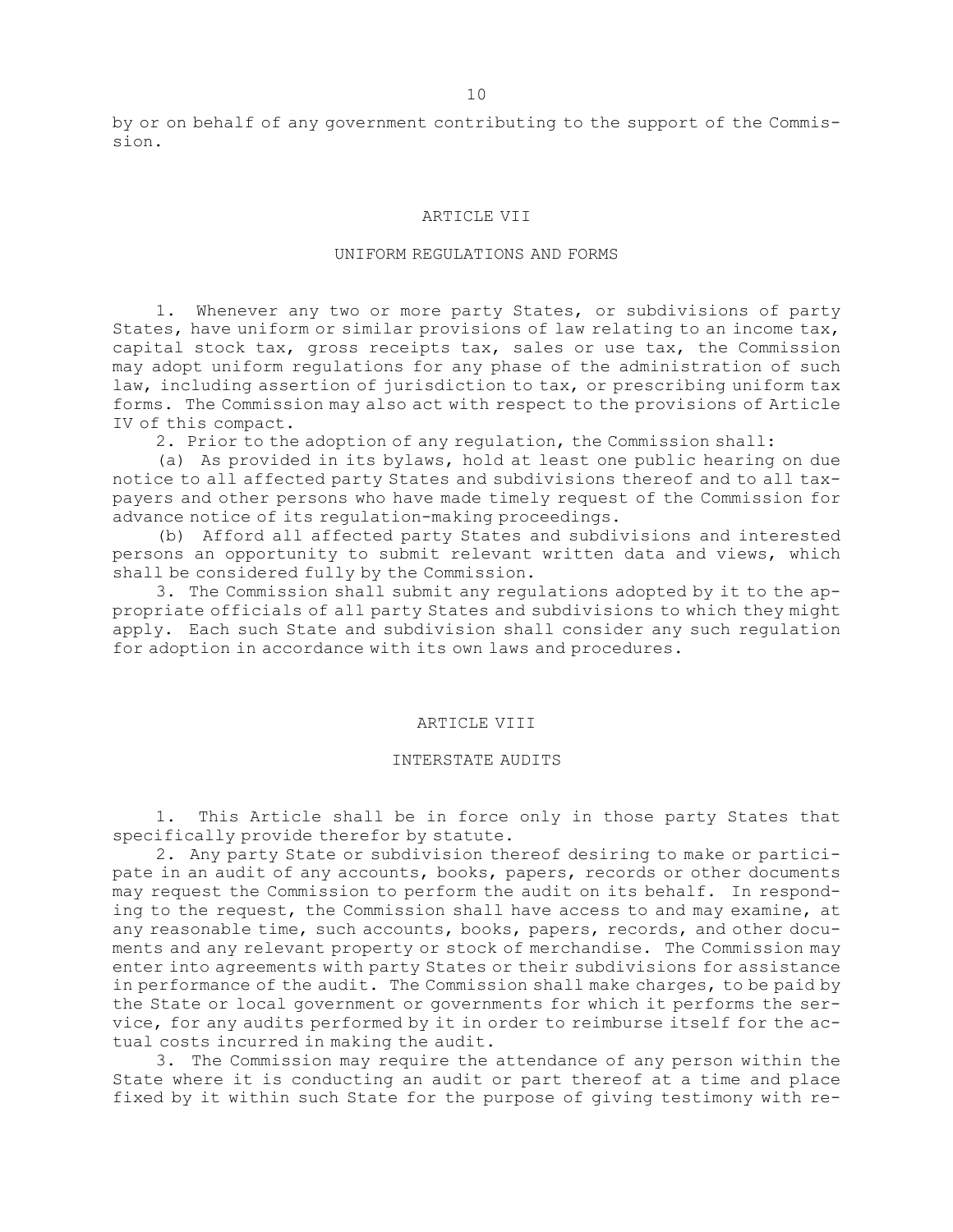spect to any account, book, paper, document, other record, property or stock of merchandise being examined in connection with the audit. If the person is not within the jurisdiction, he may be required to attend for such purpose at any time and place fixed by the Commission within the State of which he is <sup>a</sup> resident: provided that such State has adopted this Article.

4. The Commission may apply to any court having power to issue compulsory process for orders in aid of its powers and responsibilities pursuant to this Article and any and all such courts shall have jurisdiction to issue such orders. Failure of any person to obey any such order shall be punishable as contempt of the issuing court. If the party or subject matter on account of which the Commission seeks an order is within the jurisdiction of the court to which application is made, such application may be to <sup>a</sup> court in the State or subdivision on behalf of which the audit is being made or <sup>a</sup> court in the State in which the object of the order being sought is situated. The provisions of this paragraph apply only to courts in <sup>a</sup> State that has adopted this Article.

5. The Commission may decline to perform any audit requested if it finds that its available personnel or other resources are insufficient for the purpose or that, in the terms requested, the audit is impracticable of satisfactory performance. If the Commission, on the basis of its experience, has reason to believe that an audit of <sup>a</sup> particular taxpayer, either at <sup>a</sup> particular time or on <sup>a</sup> particular schedule, would be of interest to <sup>a</sup> number of party States or their subdivisions, it may offer to make the audit or audits, the offer to be contingent on sufficient participation therein as determined by the Commission.

6. Information obtained by any audit pursuant to this Article shall be confidential and available only for tax purposes to party States, their subdivisions or the United States. Availability of information shall be in accordance with the laws of the States or subdivisions on whose account the Commission performs the audit, and only through the appropriate agencies or officers of such States or subdivisions. Nothing in this Article shall be construed to require any taxpayer to keep records for any period not otherwise required by law.

7. Other arrangements made or authorized pursuant to law for cooperative audit by or on behalf of the party States or any of their subdivisions are not superseded or invalidated by this Article.

8. In no event shall the Commission make any charge against <sup>a</sup> taxpayer for an audit.

9. As used in this Article, "tax," in addition to the meaning ascribed to it in Article II, means any tax or license fee imposed in whole or in part for revenue purposes.

### ARTICLE IX

## ARBITRATION

1. Whenever the Commission finds <sup>a</sup> need for settling disputes concerning apportionments and allocations by arbitration, it may adopt <sup>a</sup> regulation placing this Article in effect, notwithstanding the provisions of Article VII.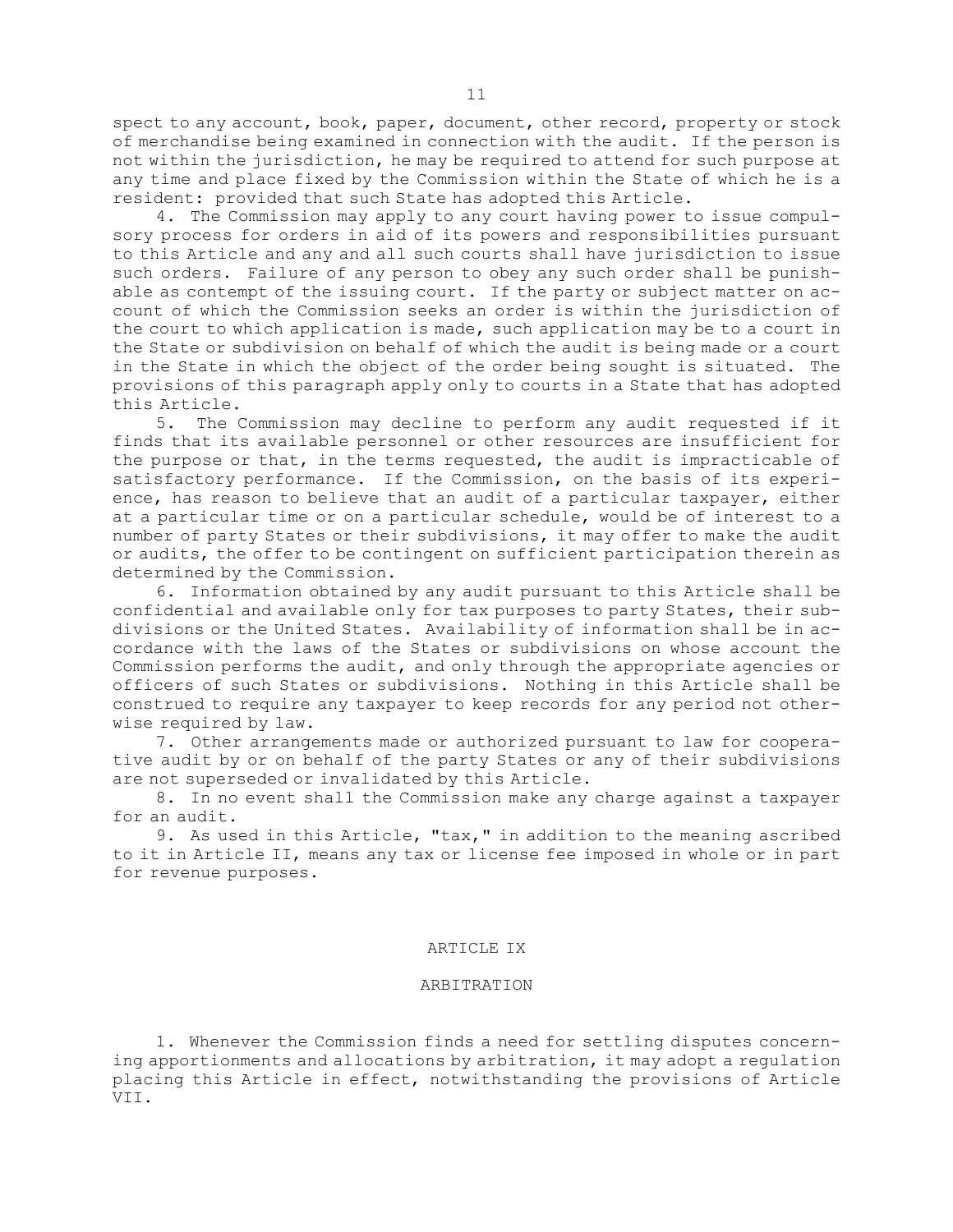2. The Commission shall select and maintain an Arbitration Panel composed of officers and employees of State and local governments and private persons who shall be knowledgeable and experienced in matters of tax law and administration.

3. Whenever <sup>a</sup> taxpayer who has elected to employ Article IV, or whenever the laws of the party State or subdivision thereof are substantially identical with the relevant provisions of Article IV, the taxpayer, by written notice to the Commission and to each party State or subdivision thereof that would be affected, may secure arbitration of an apportionment or allocation, if he is dissatisfied with the final administrative determination of the tax agency of the State or subdivision with respect thereto on the ground that it would subject him to double or multiple taxation by two or more party States or subdivisions thereof. Each party State and subdivision thereof hereby consents to the arbitration as provided herein, and agrees to be bound thereby.

4. The Arbitration Board shall be composed of one person selected by the taxpayer, one by the agency or agencies involved, and one member of the Commission's Arbitration Panel. If the agencies involved are unable to agree on the person to be selected by them, such person shall be selected by lot from the total membership of the Arbitration Panel. The two persons selected for the Board in the manner provided by the foregoing provisions of this paragraph shall jointly select the third member of the Board. If they are unable to agree on the selection, the third member shall be selected by lot from among the total membership of the Arbitration Panel. No member of <sup>a</sup> Board selected by lot shall be qualified to serve if he is an officer or employee or is otherwise affiliated with any party to the arbitration proceeding. Residence within the jurisdiction of <sup>a</sup> party to the arbitration proceeding shall not constitute affiliation within the meaning of this paragraph.

5. The Board may sit in any State or subdivision party to the proceeding, in the State of the taxpayer's incorporation, residence or domicile, in any state where the taxpayer does business, or in any place that it finds most appropriate for gaining access to evidence relevant to the matter before it.

6. The Board shall give due notice of the times and places of its hearings. The parties shall be entitled to be heard, to present evidence, and to examine and cross-examine witnesses. The Board shall act by majority vote.

7. The Board shall have power to administer oaths, take testimony, subpoena and require the attendance of witnesses and the production of accounts, books, papers, records, and other documents, and issue commissions to take testimony. Subpoenas may be signed by any member of the Board. In case of failure to obey <sup>a</sup> subpoena, and upon application by the Board, any judge of <sup>a</sup> court of competent jurisdiction of the State in which the Board is sitting or in which the person to whom the subpoena is directed may be found may make an order requiring compliance with the subpoena, and the court may punish failure to obey the order as <sup>a</sup> contempt. The provisions of this paragraph apply only in States that have adopted this Article.

8. Unless the parties otherwise agree the expenses and other costs of the arbitration shall be assessed and allocated among the parties by the Board in such manner as it may determine. The Commission shall fix <sup>a</sup> schedule of compensation for members of Arbitration Boards and of other allowable expenses and costs. No officer or employee of <sup>a</sup> State or local government who serves as <sup>a</sup> member of <sup>a</sup> Board shall be entitled to compensation therefor unless he is required on account of his service to forego the regular compen-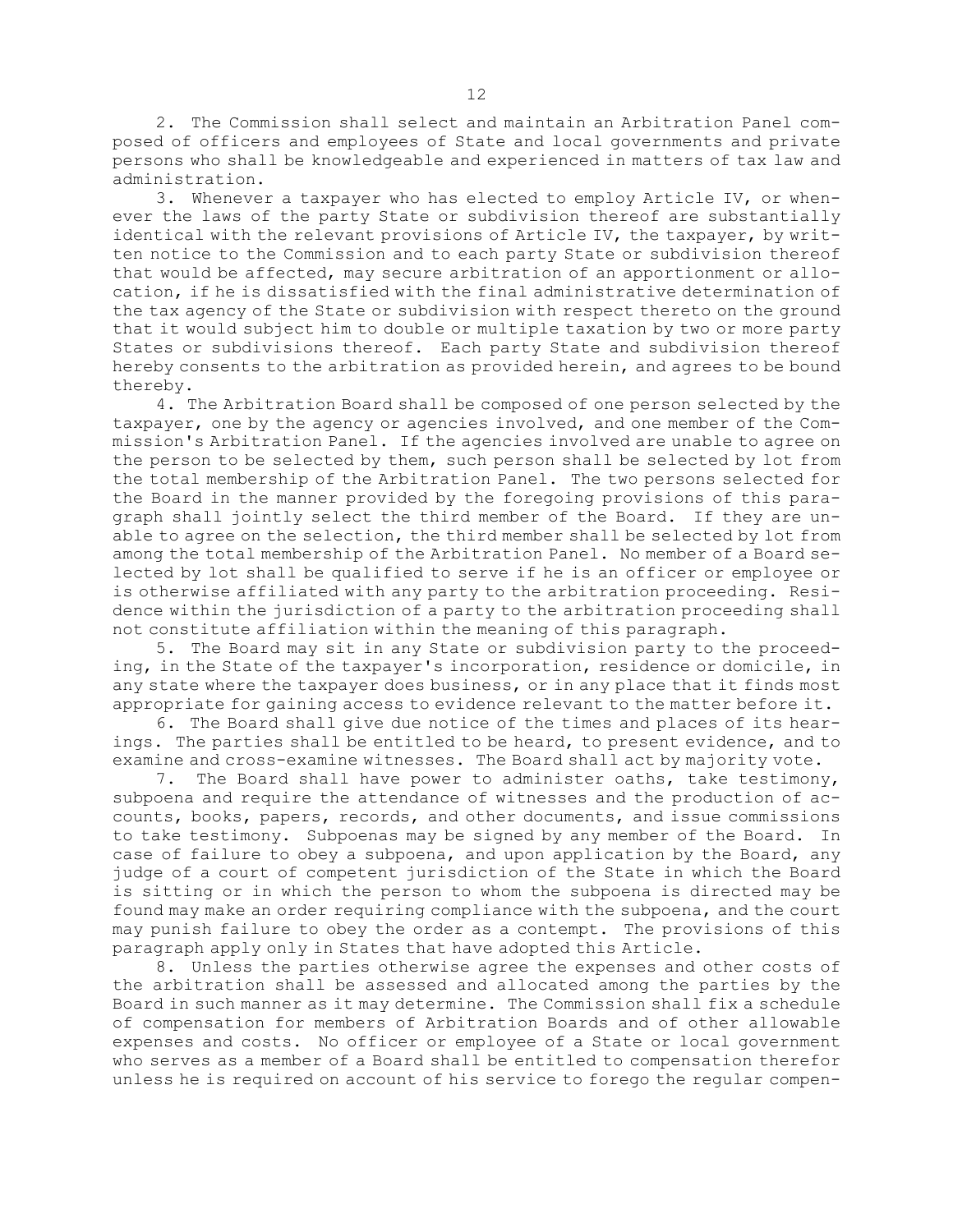sation attaching to his public employment, but any such Board member shall be entitled to expenses.

9. The Board shall determine the disputed apportionment or allocation and any matters necessary thereto. The determinations of the Board shall be final for purposes of making the apportionment or allocation, but for no other purpose.

10. The Board shall file with the Commission and with each tax agency represented in the proceeding: the determination of the Board; the Board's written statement of its reasons therefor; the record of the Board's proceedings; and any other documents required by the arbitration rules of the Commission to be filed.

11. The Commission shall publish the determinations of Boards together with the statements of the reasons therefor.

12. The Commission shall adopt and publish rules of procedure and practice and shall file <sup>a</sup> copy of such rules and of any amendment thereto with the appropriate agency or officer in each of the party States.

13. Nothing contained herein shall prevent at any time <sup>a</sup> written compromise of any matter or matters in dispute, if otherwise lawful, by the parties to the arbitration proceeding.

### ARTICLE X

## ENTRY INTO FORCE AND WITHDRAWAL

1. This compact shall enter into force when enacted into law by any seven States. Thereafter, this compact shall become effective as to any other State upon its enactment thereof. The Commission shall arrange for notification of all party States whenever there is <sup>a</sup> new enactment of the compact.

2. Any party State may withdraw from this compact by enacting <sup>a</sup> statute repealing the same. No withdrawal shall affect any liability already incurred by or chargeable to <sup>a</sup> party State prior to the time of such withdrawal.

3. No proceeding commenced before an Arbitration Board prior to the withdrawal of <sup>a</sup> State and to which the withdrawing State or any subdivision thereof is <sup>a</sup> party shall be discontinued or terminated by the withdrawal, nor shall the Board thereby lose jurisdiction over any of the parties to the proceeding necessary to make <sup>a</sup> binding determination therein.

# ARTICLE XI

# AFFECT [EFFECT] ON OTHER LAWS AND JURISDICTION

Nothing in this compact shall be construed to:

(a) Affect the power of any State or subdivision thereof to fix rates of taxation, except that <sup>a</sup> party State shall be obligated to implement Article III 2 of this compact.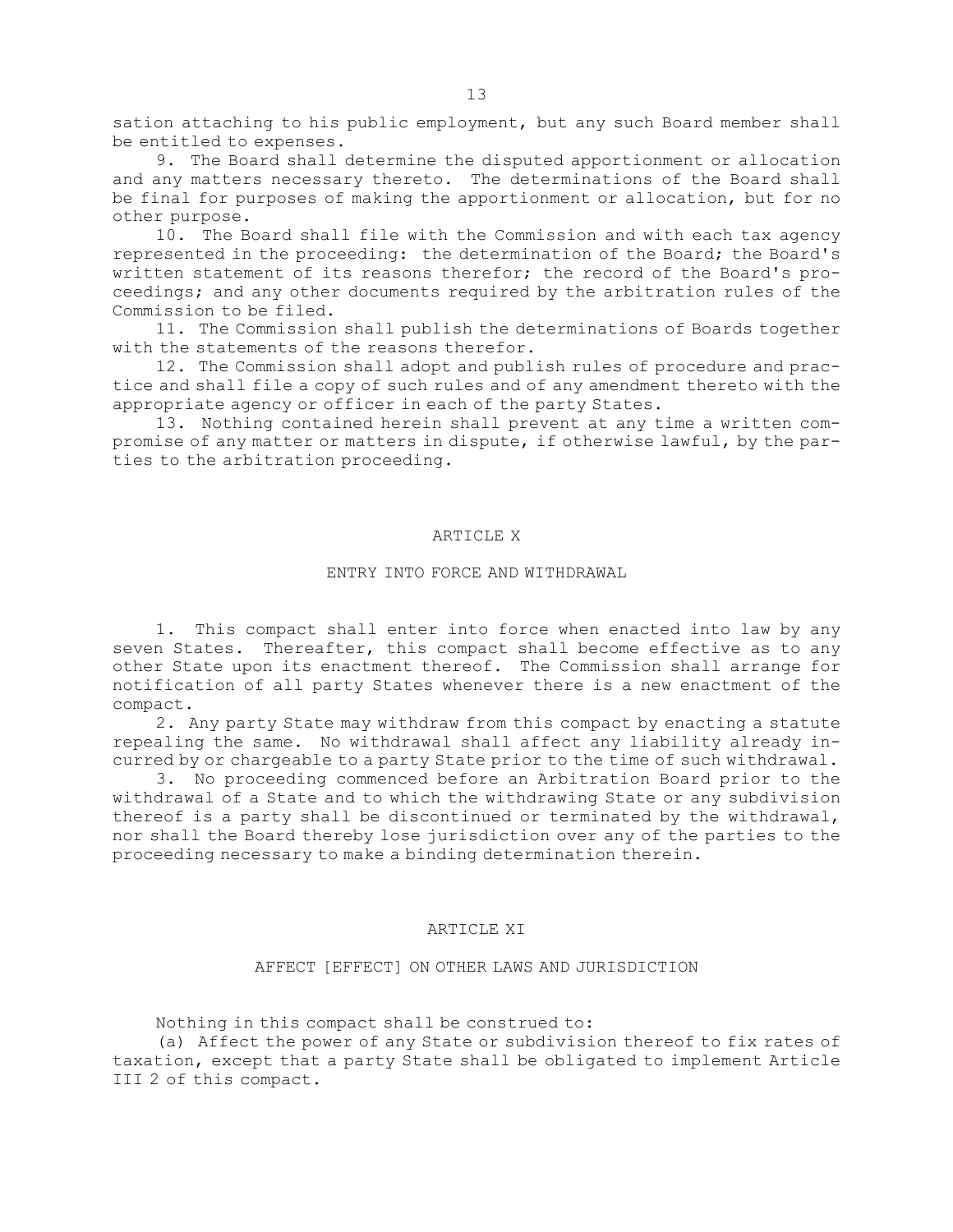(b) Apply to any tax or fixed fee imposed for the registration of <sup>a</sup> motor vehicle or any tax on motor fuel, other than <sup>a</sup> sales tax: provided that the definition of "tax" in Article VIII 9 may apply for the purposes of that Article and the Commission's powers of study and recommendation pursuant to Article VI 3 may apply.

(c) Withdraw or limit the jurisdiction of any State or local court or administrative officer or body with respect to any person, corporation or other entity or subject matter, except to the extent that such jurisdiction is expressly conferred by or pursuant to this compact upon another agency or body.

(d) Supersede or limit the jurisdiction of any court of the United States.

### ARTICLE XII

# CONSTRUCTION AND SEVERABILITY

This compact shall be liberally construed so as to effectuate the purposes thereof. The provisions of this compact shall be severable and if any phrase, clause, sentence or provision of this compact is declared to be contrary to the constitution of any State or of the United States or the applicability thereof to any government, agency, person or circumstance is held invalid, the validity of the remainder of this compact and the applicability thereof to any government, agency, person or circumstance shall not be affected thereby. If this compact shall be held contrary to the constitution of any State participating therein, the compact shall remain in full force and effect as to the remaining party States and in full force and effect as to the State affected as to all severable matters.

[63-3701, added 1967, ch. 316, sec. 1, p. 928.]

63-3702. OPTIONAL REPORTING FOR SALES. Every multistate taxpayer as defined in said Compact and required to file <sup>a</sup> return in Idaho whose only activities within Idaho consist of sales and which does not own or rent real estate or tangible personal property and whose dollar volume of gross sales made during the tax year within this state is not in excess of the dollar volume prescribed in article III, section 2, of the Multistate Tax Compact may elect to report its income and pay tax to the state of Idaho at the rate of one per cent (1%) of such dollar volume.

[63-3702, added 1967, ch. 316, sec. 2, p. 928; am. 1969, ch. 301, sec. 1, p. 901.]

63-3703. APPOINTMENT TO THE MULTISTATE TAX COMMISSION. The governor, with the advise [advice] and consent of the senate, shall appoint a member of the Multistate Tax Commission to represent Idaho from among the persons made eligible by Article VI, Section 1(a) of the Multistate Tax Compact.

[63-3703, added 1967, ch. 316, sec. 3, p. 928.]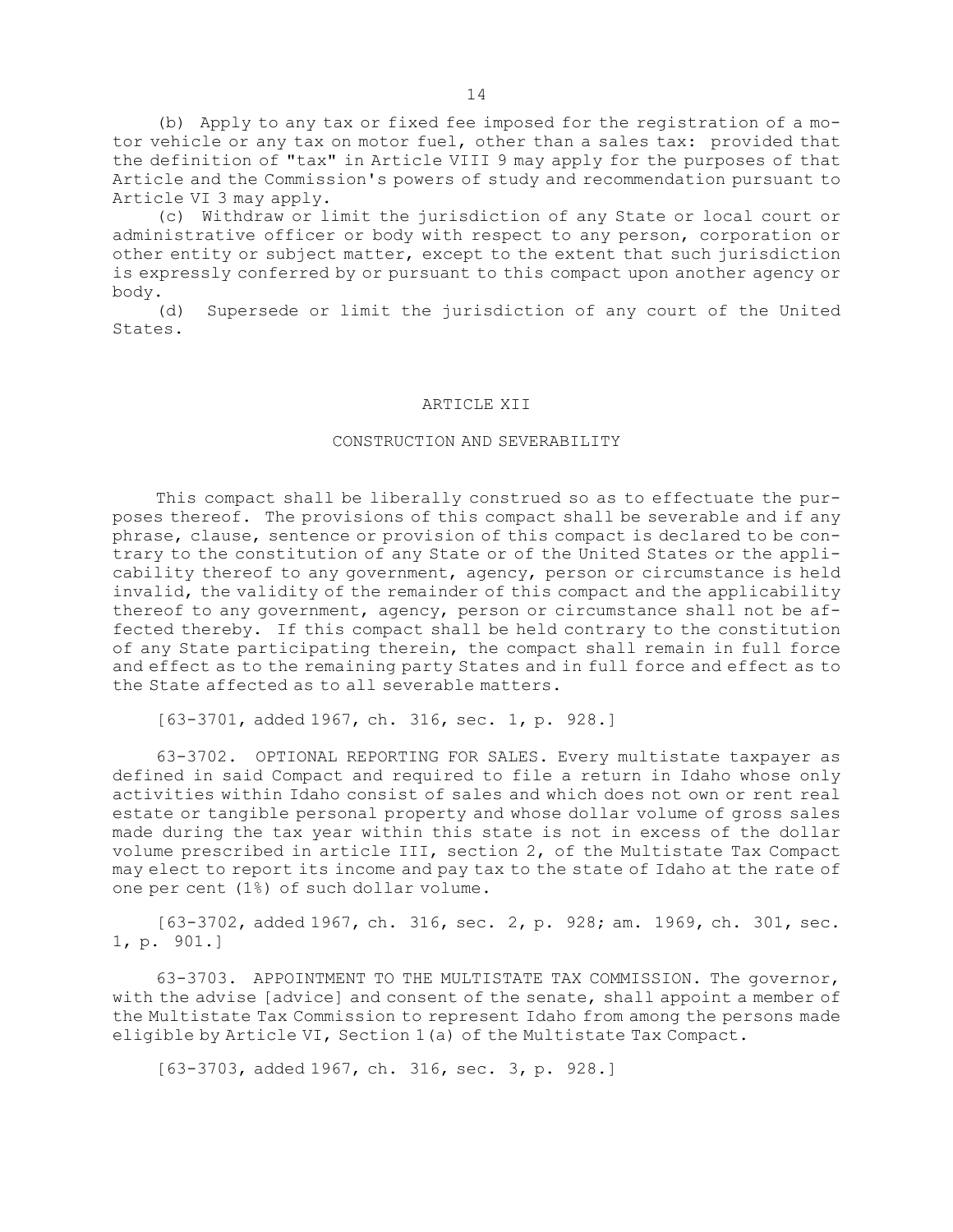63-3704. MULTISTATE TAX COMMISSION -- DESIGNATION OF ALTERNATE. The member representing Idaho on the multistate tax commission may be represented thereon by an alternate designated by him. The name of the alternate thus designated shall be filed with the multistate tax commission by the member representing this state.

[63-3704, added 1967, ch. 316, sec. 4, p. 928.]

63-3705. ATTORNEY GENERAL OR DESIGNEE TO BE NONVOTING MEMBER. The attorney general of this state or his designee shall be <sup>a</sup> nonvoting member of said commission representing this state.

[63-3705, added 1967, ch. 316, sec. 5, p. 928.]

63-3706. MULTISTATE TAX COMPACT ADVISORY COMMITTEE -- COMPOSITION -- MEETINGS -- PURPOSE. There is hereby established the Multistate Tax Compact advisory committee composed of the member of the multistate tax commission representing this state, any alternate designated by him, the attorney general or his designee, two members of the senate appointed by the lieutenant governor, and two members of the house of representatives appointed by the speaker thereof. The chairman shall be the member of the commission representing this state. The committee shall meet on the call of its chairman or at the request of <sup>a</sup> majority of its members, but in any event it shall meet not less than once in each year. The committee may consider any and all matters relating to recommendations of the multistate tax commission as raised by any of its members.

[63-3706, added 1967, ch. 316, sec. 6, p. 928.]

63-3707. INTERSTATE AUDITS PARTICIPATION -- LIMITATION. This state specifically adopts and agrees to participate in the interstate audits provided by article VIII of the Multistate Tax Compact and said article shall be in full force and effect in respect to this state; providing that the state tax commission shall determine the extent of participation by this state in such interstate audits.

[63-3707, added 1967, ch. 316, sec. 7, p. 928.]

63-3708. SHARING OF TAX INFORMATION. The state tax commission at its discretion may furnish to the multistate tax commission, any information contained in tax returns and reports and related schedules and documents filed pursuant to the laws of this state and in the report of an audit or investigation made with respect thereto, provided only that said information be furnished solely for tax purposes; and the multistate tax commission may make said information available to the tax officials of any other state, the District of Columbia, the United States and its territories for tax purposes.

[63-3708, added 1973, ch. 81, sec. 1, p. 130.]

63-3709. MULTISTATE TAX COMPACT ACCOUNT -- CREATION -- APPROPRIA-TIONS. (a) There is hereby created in the office of the state treasurer and subject to his control and custody in the state operating fund an account to be known and designated as the "Multistate Tax Compact Account."